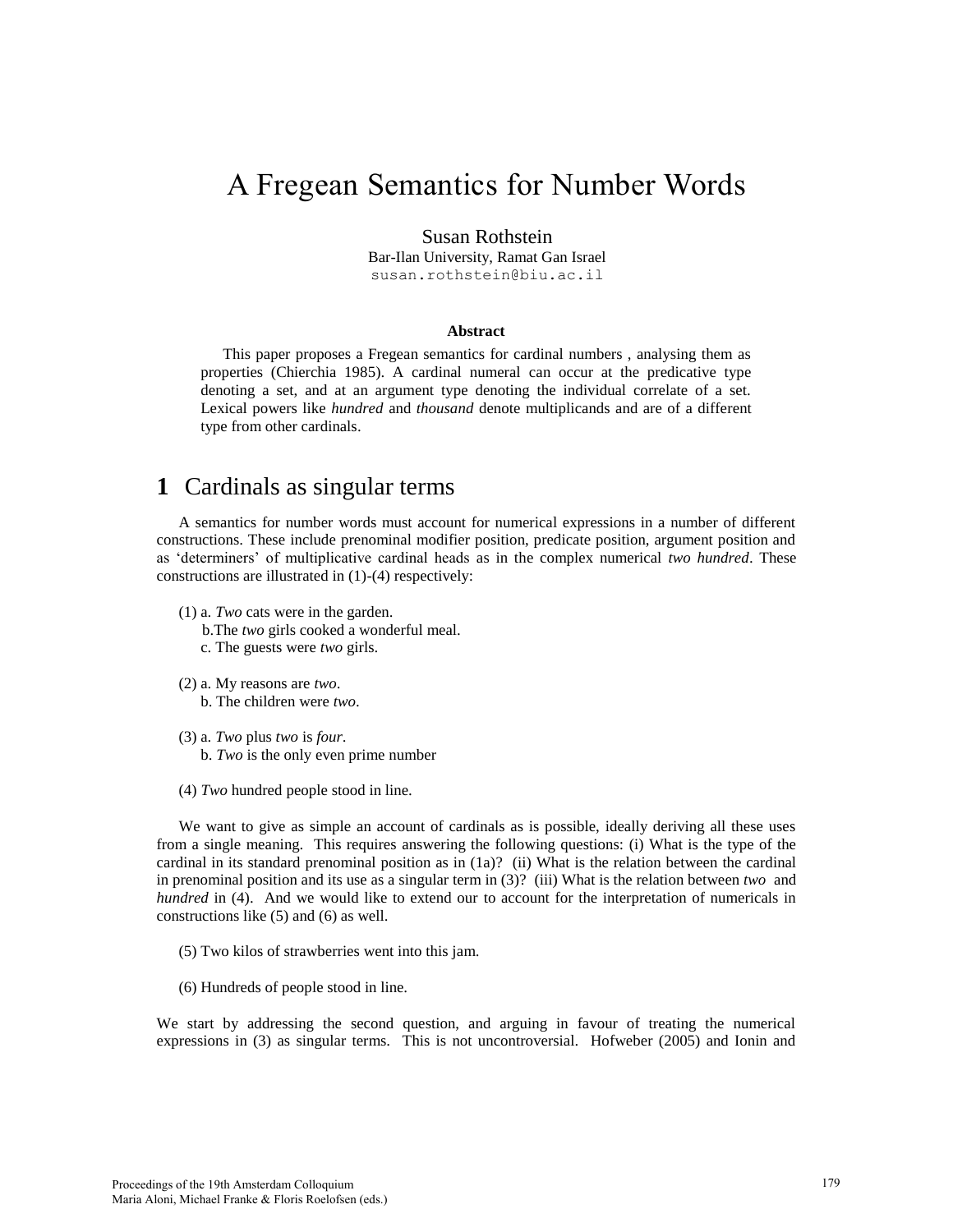Matushansky (2006) both argue that numericals do not occur as singular terms. Hofweber argues that *two* in *two boys* is a determiner at type  $\langle\langle e,t\rangle, t\rangle$  and Ionin and Matushansky argue that it is a predicate modifier of type  $\langle\langle e, t\rangle, \langle e, t\rangle\rangle$ . Both argue that (7a) (= (3a)) is derived from (7b) by N ellipsis. Hofweber suggests that abstract generalisations such as (7c) are derived from (7b) by 'cognitive coercion'. It is unclear exactly how cognitive coercion works, but it seems to be an extragrammatical process of generalising from multiple specific instances to a general statement.

- (7) a. Two and two make four.
	- b. Two things and two things make four things.
	- c. Two plus two makes/#make four.

However, there are a number of pieces of grammatical evidence that apparent bare singulars like *two* are ambiguous between *two (things)*, where the numerical functions as a cardinal modifier and the modified N is possibly null, and *two* as genuine singular term. First, the verb *count* is ambiguous between two meanings: 'count how many N there are' and 'name in sequence a string of natural numbers. These two uses are shown in (8a) and (8b) respectively.

- (8) a. I counted thirteen (*things, people, books*).
	- b. I counted (up) to thirteen (\**things*).
	- c. I counted (\*up to) the books.

*Count* (*how many*) in (8a) takes a direct object either *two N* or *two* modifying an elliptical N. *Count* in the second sense must be followed by the P *to* and a numeral which must be bare. Further, *count* in the first sense need not have a cardinal complement, while *count (up) to* must take a numerical complement. The contrast between (8a) and (8b) correlates with the fact that 'counting how many' necessarily requires counting objects under a certain description, as discussed in Rothstein (2010). This shows up explicitly in French, where *compter* used in the sense of 'count how many' when followed by a bare numeral obligatorily appears with the clitic *en*, 'of them'. (9a) means "I counted thirteen *of them*". This clitic is impossible when *compter* is used in its second sense, as shown in (9b).

- (9) a. J'\*(**en)** ai compté treize. I **of-them** AUX-PAST counted thirteen. " I counted thirteen (of them)." b. J'(\*en) ai compté jusqu'à treize.
	- I AUX-PAST counted until thirteen. "I counted up to thirteen"

Second, statements about numbers using bare cardinals cannot be rephrased using the paradigm in (7). Numbers have second order properties which do not hold of sets of objects or pluralities.

- (10) a. *Two* is even / is a prime number.
	- b. #*Two things* are even / are a prime number.

Third, two numbers *n* and *m* do not the same as the relation as two entities with cardinalities of *n* and *m*. Numbers stand in the *bigger than/smaller than* relation, while objects with cardinality properties stand in the *more than/fewer than* relation. (11a) is equivalent to (11b), not to (11c).

- (11) a. Two *is smaller than* three.
	- b. #Two things *are smaller than* three things.
	- c. Two things *are fewer than* three things.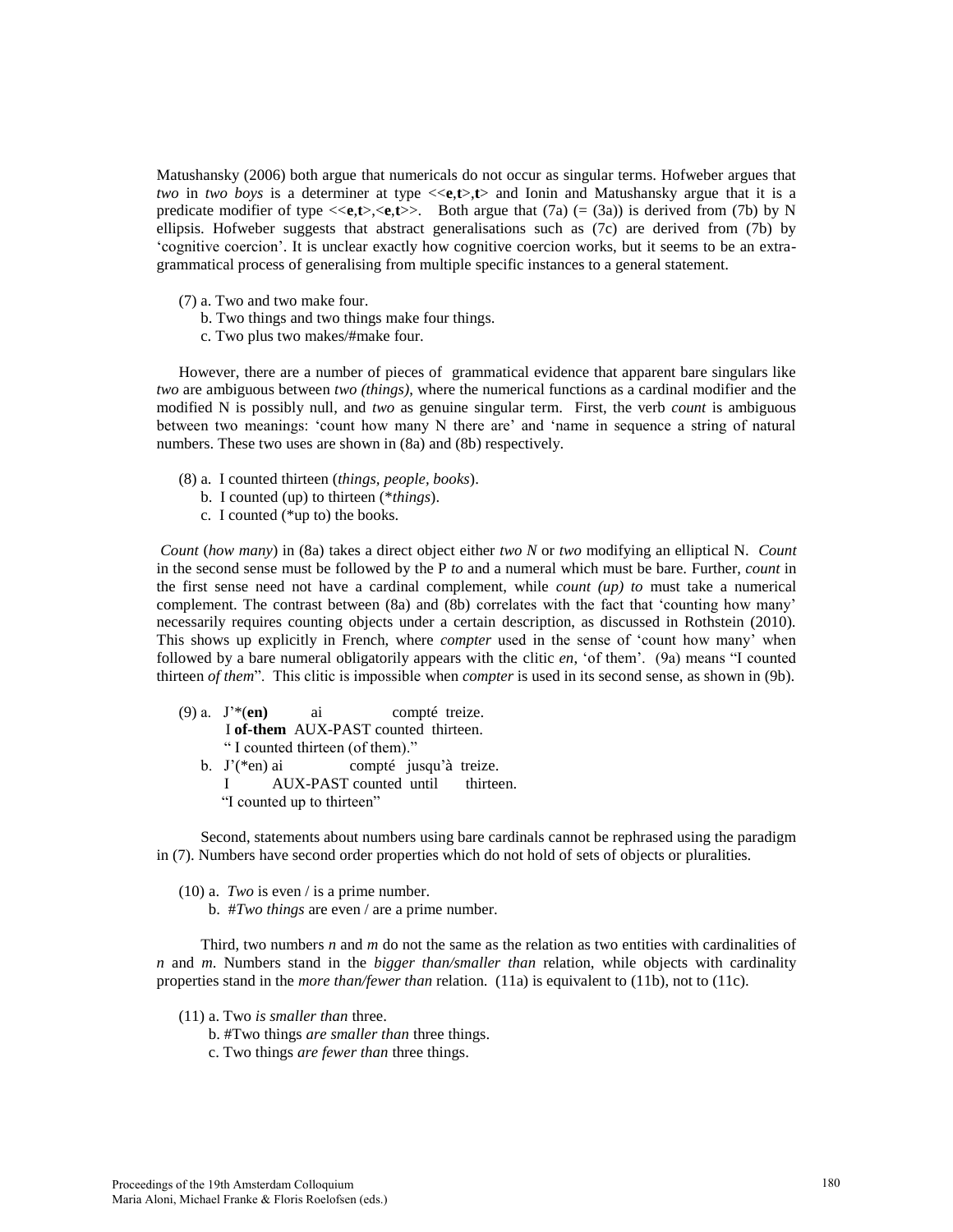Fourth, singular terms require singular agreement, while elliptical nouns modified by cardinals may take plural agreement.

- (12) a. Four *is/\*are* bigger than three.
	- b. Four (things) *are* more than three (things).
	- c. "I can't take you all in the car: Five are/is too many"

Together, these data indicate that cardinal numericals must have interpretations as singular terms, as well as an interpretation prenominally and in predicate position.

### 2 Cardinals as predicates

So what account should we give of cardinals in non-argument position, as in the examples (1) and (2)? The plausible options are three. They could be cardinal predicates of the same type as adjectives i.e. type <**e**,**t**> as argued in Landman (2003); they could be determiners in classical Montague style, at type  $\langle\langle e, t\rangle, \rangle$  as argued in Barwise and Cooper (1981) and more recently Hofweber (2005); they could also be cardinal modifiers of type <<**e**,**t**>,<**e**,**t**>> as argued in Ionin and Matushansky (2006). A crucial factor deciding is that, as we have seen, numericals must have an interpretation at the argument type. On the assumption that there is one basic meaning for numericals, we are looking for an account in which the shift between argument type and the type licensing other uses is simple. The most straightforward account is that prenominal cardinals are predicates, since as we will see in the next section, there is an obvious way to shift between predicate and argument type. Landman (2003) gives a convincing account of cardinals as adjectives which denoting sets of plural individuals with a specific cardinality:  $\{x: |x| = n\}$ . This explains the fact that they can be bare predicates as in (2). Like any adjective, they shift to the modifier type in prenominal attributive position. In (1c), the sentential predicate is the NP [two<sub>AP</sub> girls<sub>N</sub>] translating as the predicate  $\lambda x$ .GIRLS(x)  $\wedge$  | x | = 2. Landman argues that in *the two girls,* in (1b), *two* is also a prenominal adjective. *Two girls* denotes the same property as in (1c) and is the argument of the determiner *the*. When there is no determiner, as in (1a), the cardinal adjective raises to determiner position triggering existential quantification. The DP *two girls* in (1a) denotes  $\lambda$ P. $\exists$ x[GIRLS(x)  $\wedge$  P(x)  $\wedge$  | x | = 2]. Landman shows that this account correctly predicts that the predicate *two girls* will have an 'exactly 2' interpretation in (1b,1c) and an 'at least 2' reading as a DP in (1a), when it denotes a generalized quantifier.

- (13) a. #The guests were two girls, and maybe even three
	- b. #The two girls, and maybe even three arrived late.
	- c. Two girls, and maybe even three, got 100 on the exam.

 Accounts which suggest that numericals are born at the type determiners have a much harder time explaining how DP lowers to predicate position in (1c) and (2), especially since, as is well known generalized quantifiers such as *every girl* do not lower in this way. It is also unclear how to account for bare numerical predicates like (2) if *two* is a determiner with an elliptical NP. Hofweber (2005) discusses (14), suggesting that *seven* is a focussed determiner, but he does not give any account of how this would work.

(14) The number of planets is seven.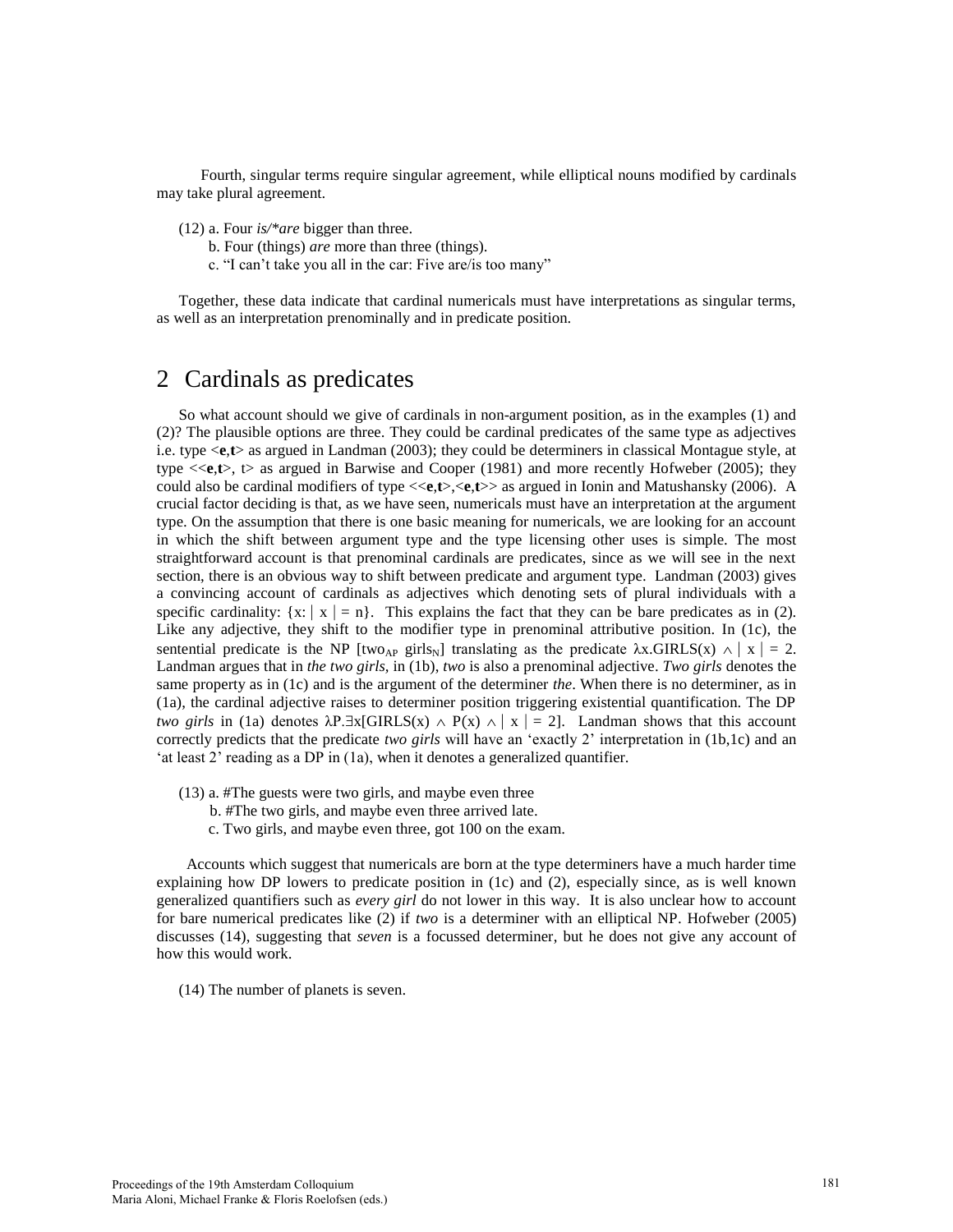An extensively developed account of cardinals as predicate modifiers is presented in Ionin and Matushansky (2006). They start from two desiderata. The first is that *four* should have a single interpretation in (15a) and (15b).

(15) a. *four* cats b. *four* hundred cats

The second is that all cardinal numerical expressions are of the same type. In particular, *four* and *hundred* in (15b) should both be of the same type. They propose that all cardinal numericals are predicate modifiers at type <<**e**,**t**>,<**e**,**t**>>. In (15a) *four* modifies *cats.* In (15b) *hundred* modifies *cats* and *four* modifies *hundred cats*. (15b) has the recursive structure in (16):

(16) [four [hundred [cats]]]

A numerical *n* denotes a partition on a plural individual which has *n* parts:

(17)  $\lambda P \lambda x_{pl} \exists S \ [\ \text{PARTITION}(S, x) \land \ \ \ \ S \ ] = n \land \ \ \forall s \in S: P(s) \ ]$  (Ionin & Matushansky 2006: (5))

Thus, (15a) denotes a partition on the set of cats into four cells each containing a single cat (see (18b). (15b) denotes a partition on a set of pluralities of cats into 4, with each individual cell itself portioned into 100 cells each containing an individual cat. Thus the **multiplicative** effect is obtained (18c).

| $(18)$ a. <i>four</i> : | $\lambda P \lambda x_{\text{pl}} \exists S \mid \text{PARTITION}(S, x) \wedge \mid S \mid = 4 \wedge \forall s \in S : P(s)$ |
|-------------------------|------------------------------------------------------------------------------------------------------------------------------|
| b. <i>four cats</i> :   | $\lambda x_{\rm pl}$ . ES [ PARTITION(S, x) $\wedge$   S   = 4 $\wedge$ $\forall$ s ES: CAT(s)]                              |
| c. four hundred cats:   | $\lambda$ x <sub>pl</sub> . 3S [ PARTITION(S, x) $\wedge$   S   = 4 $\wedge$                                                 |
|                         | $\forall s \in S$ : $\exists S'$ PARTITION $(S', s) \wedge  S'  = 100 \wedge \forall s' \in S'$ : CAT $(s')$ ]               |

*Four hundred and four cats* is analysed as an NP conjunction as in (19), with both occurrences of *four* analysed as predicate modifiers.

(19) [four [hundred [eats]]]<sub>NP</sub> and [four [cats]] <sub>NP</sub>

This account leaves a number of facts unexplained. First Ionin and Matushansky predict that all possible combinations of complex cardinals should appear multiplicatively. In fact these complex cardinals are very constrained. Only a few lexically specified numerals can occur as mulitplicands in structures like (15b), as (20) shows. These include the lexical powers, *hundred* (10<sup>2</sup>), *thousand* (10<sup>3</sup>), *myriad* (10<sup>4</sup>) | (10<sup>6</sup>), and words like *dozen, score*, as shown in (20a). Other combinations such as \**three four cats* or \**three twenty cats* are impossible, while *twenty three cats* has only an additive reading. The minimal contrast between *twenty* and *score* rules out an extralinguistic explanation.

- (20) a. three dozen/score/hundred/thousand/million cats
	- b. three score cats/ \*three twenty cats

Second, the structure in (16) cannot explain why with lexical powers the multiplier is obligatory, while with other numbers it is impossible, as shown in  $(21)$ .

- (21) a.\*hundred cats
	- b. one hundred cats
	- c. \*one twenty cats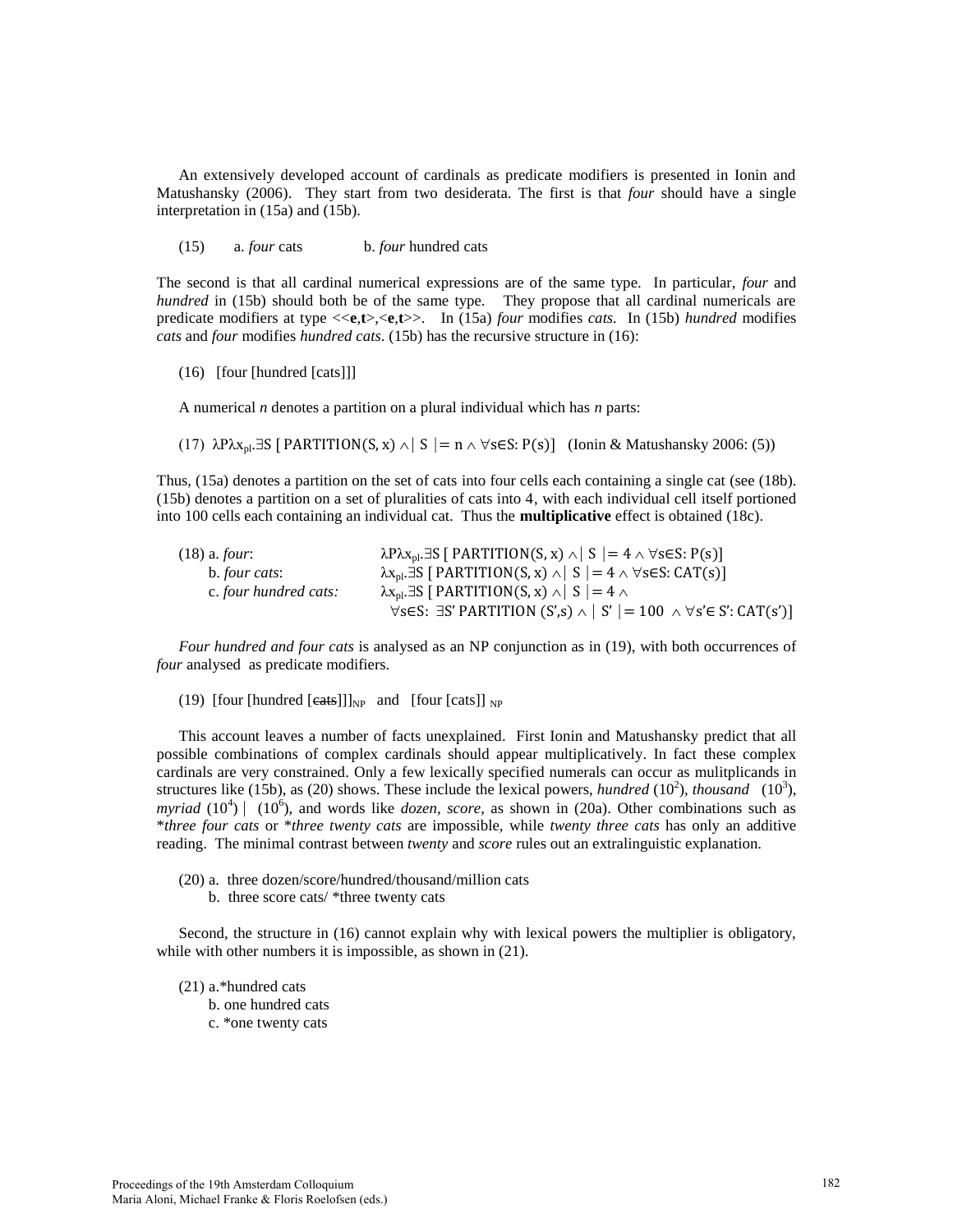Third, all the lexical powers that occur in multiplicative structures like (16) can occur as approximative classifiers. No others can, except for *ten*, which arguably appears in multiplicative structures as the bound morpheme  $-ty$ . This indicates that multiplicands and cardinals must have different structures which both constructions exploit.

- (22) a. hundreds of cats
	- b. thousands of cats
	- c. scores of cats
	- d. \*twenties of cats.

The conclusion is that there is no good reason to treat *four* and *hundred* as being the same type, and that the semantic evidence does not support (16) or the predicate modifier theory of cardinals.

### 3 Numbers as properties

We aim, then to give an semantic interpretation of numericals which both account for the dual use of numbers as predicates and as bare singular arguments and which allows us to give a semantics for *four* and *hundred* which explains the data in the previous section.

We adopt (and adapt) Chierchia's (1985) property theory, which follows Frege (1892) in assuming that predicates have two modes of interpretation, an unsaturated mode in which they are predicated of arguments, and a saturated mode in which they can be arguments of predicates.

 Property theory associates with predicates an applicative interpretation at type <**e**,**t**>, and a corresponding property-correlate at the type of individuals,  $\pi$ . Two operations  $\alpha$  and  $\alpha$  switch between them. For the applicative interpretation  $\lambda x.WISE(x)$ , the individual property correlate, WISDOM is λx.WISE(x), as in (23a). (A morphological expression of nominalisation is not necessary. *Blue* has an applicative use in *Her eyes are blue* and a saturated use in *Blue is my favourite colour.)* 

(23) a.  $\left[\text{wise}_{\leq \mathbf{e}, \mathbf{t}}\right] = \lambda \mathbf{x}.\mathsf{WISE}(\mathbf{x})$ b.  $[\![\text{wise}_{\pi}]\!] = \cap \lambda x. WISE(x)$ c.  $\sqrt{2}$   $\lambda$ x.WISE(x) =  $\lambda$ x.WISE(x)

For cardinal numerals, we start out with a standard modifier interpretation at type <**e**,**t**>, as in (24a) , with the cardinality function defined as in (24b) and *x* ranging over plural individuals.

| (24) a. [[four <sub><e,t></e,t></sub> ] = $\lambda$ x.   x   = 4<br>b. $\vert x \vert = n \leftrightarrow \vert \{y : y \sqsubseteq_{\text{ATOMIC}} x \} \vert = n$ |                                                                                                                               |
|---------------------------------------------------------------------------------------------------------------------------------------------------------------------|-------------------------------------------------------------------------------------------------------------------------------|
| $(25)$ a. [four guests]]<br>b. [the guests are four $\ $ =                                                                                                          | $\lambda x. GUESTS(x) \wedge  x  = 4$<br>$\lambda x.  x  = 4 (\sigma\{x: GUESTS(x)\})$<br>$\left  \sigma(x)$ : GUESTS(x)} = 4 |

The singular term *four* is type n. It denotes the individual property correlate of the set in (24a)

(26) <sup>∩</sup>(λx. | x | = 4).

The central equation which defines numbers is (27):

(27)  $n = \lambda x$ ,  $x = n$ (for numbers in the domain of type  $n$ )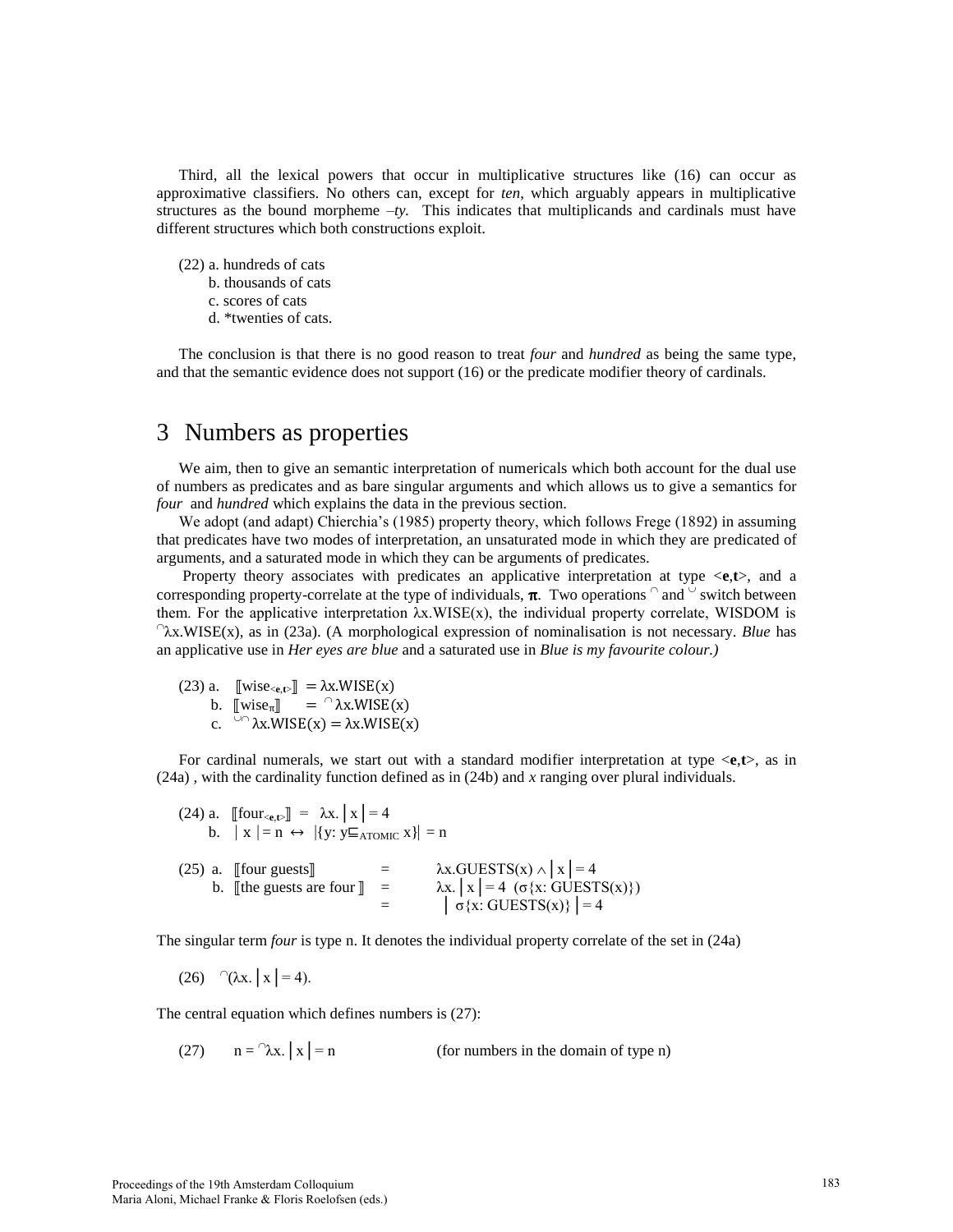Second order properties at type <**n**,**t**> such as *is a prime number* apply only to numerals at type **n**.

Lexical powers, unlike the simple numerals illustrated in  $(24)$  are of type  $\langle n, \langle e, t \rangle$  and combine with a numerical expression at type **n**, denoting a number to yield a cardinal predicate:

| (28) a. $[\![$ hundred <sub><n, <e,t="">&gt;<math>]\!]</math></n,></sub> | $= \lambda n \lambda x$ . $x = 100 \times n$    |
|--------------------------------------------------------------------------|-------------------------------------------------|
| b. $\llbracket$ two hundred $\ll_{e,t>>} \llbracket$                     | $= \lambda x$ . $x = 100 \times 2$              |
| c. $\llbracket$ two hundred <sub>n</sub> $\rrbracket$                    | = 200 = $\hat{ }$ $(\lambda x.  x  = 200).$     |
| $(29)$ [ two hundred cats]                                               | $= \lambda x.CATS(x) \wedge  x  = 100 \times 2$ |

Lexical powers are similar to measure expressions such as *kilo* which combine with numerals on their singular term interpretation at type **n** to give a measure predicate λnλx. MEAS<sub>weight</sub>=<n, KILO>, in examples such as (5). (Landman 2004, Rothstein 2009). Lexical powers and measure expressions, are thus construction in which bare cardinals are used at type **n**.

Once this analysis is given, various ways of deriving complex numerals are available. One way is as follows. We derive *two hundred and four* at type **n** from (30a) together with the expressions in (24a) and (28c) shifted to type **n** via  $\degree$ .

| (30) a. $\llbracket$ and <sub><math>\langle</math>n,<math>\langle</math>n,n<math>\rangle</math>s)</sub> $\rrbracket$ | $= \lambda m \lambda n$ . n+m |
|----------------------------------------------------------------------------------------------------------------------|-------------------------------|
| b. [Itwo hundred and four <sub>n</sub> ]                                                                             | $= \lambda$ mλn. m+n (200)    |
|                                                                                                                      | $= \lambda n. 200 + n$ (4)    |
|                                                                                                                      | $= 204$                       |
| c. [[two hundred and four <sub><e,t></e,t></sub> ] = $\sqrt{204}$ = $\lambda$ x.   x   = 204                         |                               |

'+' is defined in terms of the sum relation. It maps two numbers *n* and *m* onto the cardinality of the sum of two non-overlapping entities y and z, where y has cardinality *m* and z has cardinality *n.* This is given in (31).  $\oplus$  and ⊔ are the standard overlap and sum functions respectively. *Two plus three* denotes the number associated with the cardinality of the entity x, where x is the result of summing y, an entity with two atomic parts, with z, an entity with three atomic parts, if y and z do not overlap.

```
(31) +_{\langle n,\langle n,n\rangle>} = \lambdam\lambdan. \lambdax. \forall y \in \forall n: \forall z \in \forall n: \neg(y \oplus z) \rightarrow |\sqcup \{y,z\}| = |x|
```
'×' can be given a similar interpretation, using the operation DISJOINT, which maps a set X onto  $X'$  ⊆ X, such that no two members of X' overlap.  $\times$  combines with *n* and *m* and yields the number of atomic parts of the sum of *n* non-overlapping entities each with cardinality *m.* 

(32) 
$$
\times_{<\mathbf{n},<\mathbf{n},\mathbf{n}>>}
$$
 =  $\lambda \text{m}\lambda \text{n}.$   $\lambda \text{x} \cdot \text{y} \in \text{PLURAL}(\text{DISJOINT}(\text{m}) \land | \mathbf{z} | = \text{n}:$   

$$
\left| \{x\} : \forall \mathbf{y} \sqsubseteq \mathbf{z} : x' \sqsubseteq_{\text{ATOM}} \mathbf{y} \} \right| = | \mathbf{x} |
$$

*Two times three* denotes the number of atomic parts of two non-overlapping entities each with three atomic parts, i.e. the number 6.

This analysis is Fregean in two senses. First, cardinals denote properties at both the applicative and argument types. As applicative, unsaturated expressions they denote cardinality properties. As saturated, argument expressions they denote numbers. This is a direct instantiation of Frege's insight (Frege 1892) that a property has 'two modes of presentation', one unsaturated in which it applied to an argument to form a sentence, and one saturated, in which it can itself be the subject of a predication. Second Frege argued that as an object, a number *n* denotes the equivalence class of sets with cardinality *n* (Frege 1884).This is captured directly. Frege treated *four* as denoting the equivalence class in (33a), i.e. the set of sets with cardinality 4, sets with four members. We have defined the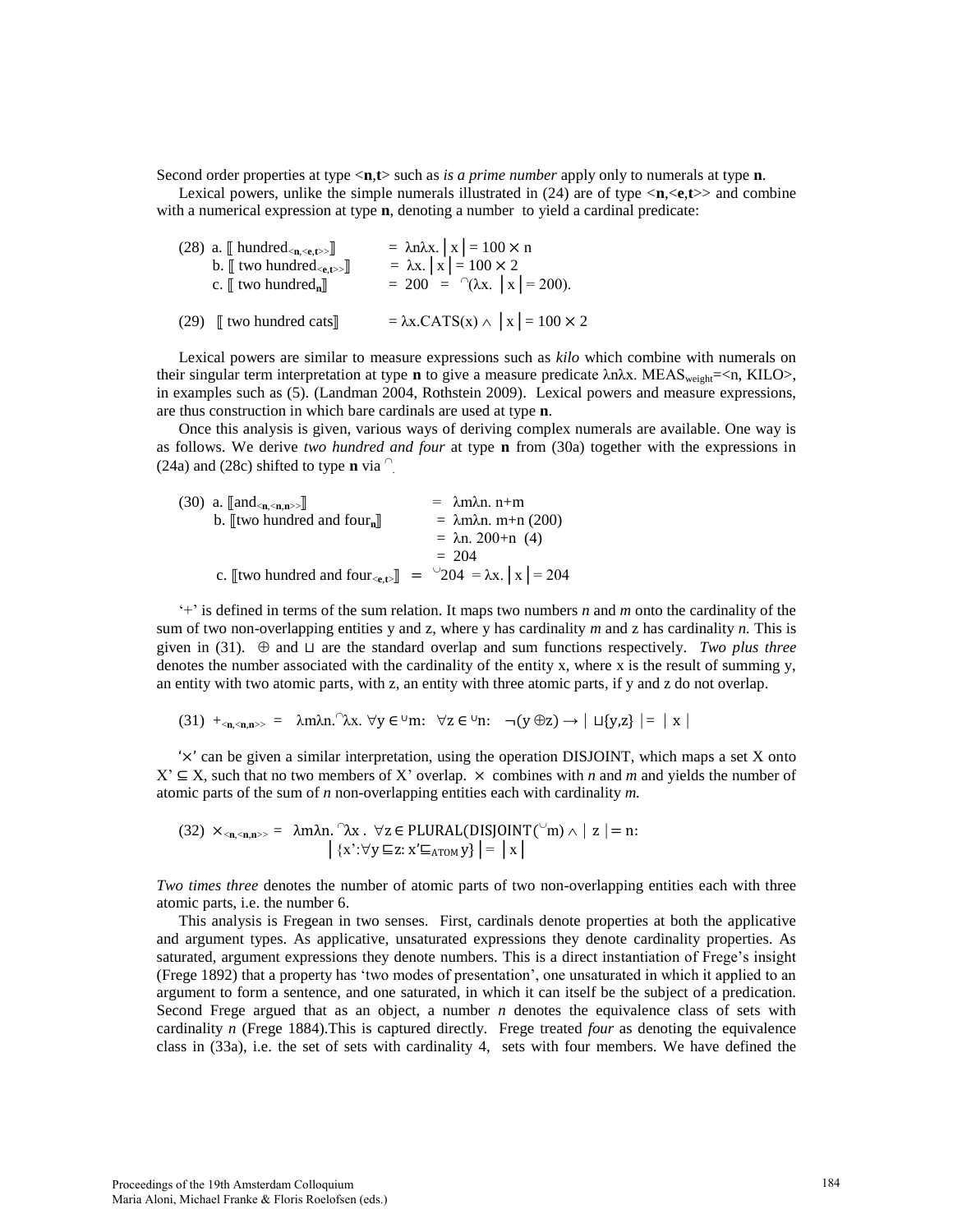meaning of the cardinality predicate as a property of plural individuals (24a). Since a plural individual with cardinality *n* is the sum of a set with *n* atomic parts (24b), the one can be reduced to the other, for example by the **PRED** function, defined in (33b), which maps sets of sets with cardinality *n* onto sets of plural individuals with cardinality *n*, the meaning of the cardinal predicate.

(33) a. {X: 
$$
|X| = 4
$$
}  
b. For Y = { X:  $|X| = n$ }: **PRED**(Y) = {x:  $\exists X \in Y : x = \sqcup X$ }  
c. **PRED**({X:  $|X| = 4$ }) = {x:  $\exists X \in Y : x = \sqcup X$ } = {x:  $|X| = 4$ }

# 4 Lexical powers as classifiers

We conclude by looking briefly at lexical powers in their classifer use. All lexical powers, i.e. numbers at type  $\langle n, \langle e, t \rangle$  occur as approximatives. As already noted, they must be marked plural (34a), they may not be preceded by a numerical (34b), and, they have the syntax of classifiers: they must be followed by *of* and a bare plural (34c):

- (34) a. hundreds of cats/hundred of cats
	- b. \*two hundreds of cats
	- c. hundreds of cats/\*hundreds cats

Only lexical powers occur in this construction. (As noted above, *ten* counts as a lexical power, although as a multiplicand it only occurs in its bound form *–ty*, as in *twen-ty, thir-ty* etc.)

Like measure classifiers, approximative classifiers can occur with definite determiners preferably if the nominal is modified by a relative clause:

(35) a. the hundreds of cats (#that I saw in the garden)

- b. the ten kilos of flour (#that should have been delivered this morning)
- c. The hundreds of rabbits (that you promised me I should see) never appeared.

Since only lexical powers can be used as classifiers in this way (see the examples in (22)), we assume that the operation APPROX deriving approximative readings must exploit the <**n**,<**d,t**>> type of lexical powers. The morphological operation associated with the operation is pluralization: *hundred* become *hundreds* and so on. We assume the semantic operation is APPROX as in (36), which derives *hundreds* from *hundred*:

(36) APPROX( $[\text{hundred}_{<\mathbf{n},<\mathbf{e},\mathbf{t}}]]$ ) = APPROX ( $\lambda$ n $\lambda$ x.  $|x| = n \times 100$ )  $=$   $\lambda x. \exists n[n \geq 2 \land |x| \geq n \times 1000]$ 

The APPROX operation does three things: it existentially quantifies over the *n* argument, it changes the '=' to ' $\geq$ ' and it adds the clause 'n  $\geq$  2'. APPROX( $[\text{hundred}_{\text{cn} \leq \text{c},\text{t}}]]$ ) gives the set of individuals which have a cardinality which is greater than  $100 \times n$ , where *n* is greater than or equal to 2, i.e. which have a cardinality greater than 200. Since classifiers are of type <<**e**,**t**>,<**e**,**t**>>, (36) shifts to the predicate modifier type to apply to the denotation of *cats.* 

(37) 
$$
\lambda P\lambda x. \exists n[n \ge 2 \land |x| \ge n \times 100 \land P(x)] \quad (\lambda x. CATS(x))
$$

$$
= \lambda x. \exists n[n \ge 2 \land |x| \ge n \times 100 \land CATS(x)]
$$